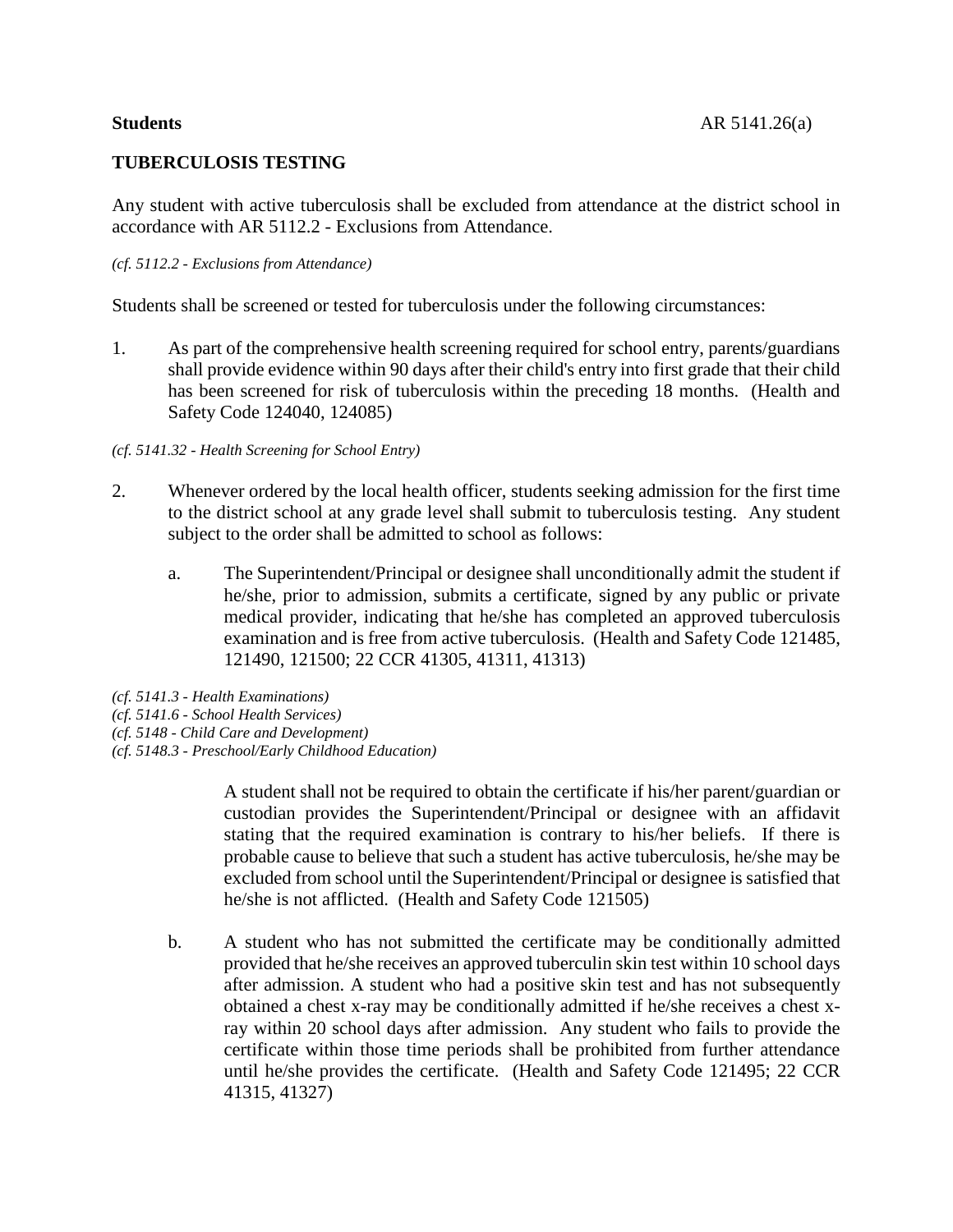# **TUBERCULOSIS TESTING** (continued)

- c. Whenever the local health officer so orders, a student may be required to complete an additional examination and provide another certificate indicating that he/she is free of communicable tuberculosis. (Health and Safety Code 121485)
- d. At the discretion of the local health officer, the district may admit a student without a certificate if he/she is undergoing or has already undergone preventive treatment for tuberculosis infection or treatment for tuberculosis disease. (22 CCR 41319)
- 3. Whenever the Superintendent/Principal or designee suspects that a student who has not been examined for tuberculosis either has the disease or has been exposed, he/she shall immediately report by telephone to the local health officer. When required by the local health officer, the district shall exclude the student from school until he/she is certified to be free of communicable tuberculosis. (22 CCR 41329)

The Superintendent/Principal or designee shall maintain a record of any student's tuberculosis examination as part of the student's mandatory permanent student record. (22 CCR 41323)

## *(cf. 5125 - Student Records)*

The Superintendent/Principal or designee shall annually file a report with the local health department on the results of tuberculosis examinations for all individuals required to complete such examinations in accordance with item #2 above, including, but not necessarily limited to, the number of individuals unconditionally and conditionally admitted and the number of individuals exempted on the basis of their personal beliefs. (22 CCR 41325)

All district staff shall receive information on how tuberculosis is spread and how it can be prevented and treated.

*(cf. 4112.4/4212.4/4312.4 - Health Examinations) (cf. 4119.43/4219.43/4319.43 - Universal Precautions) (cf. 4131 - Staff Development) (cf. 4231 - Staff Development) (cf. 4331 - Staff Development) (cf. 5141.22 - Infectious Diseases)*

*Legal Reference: (see next page)*